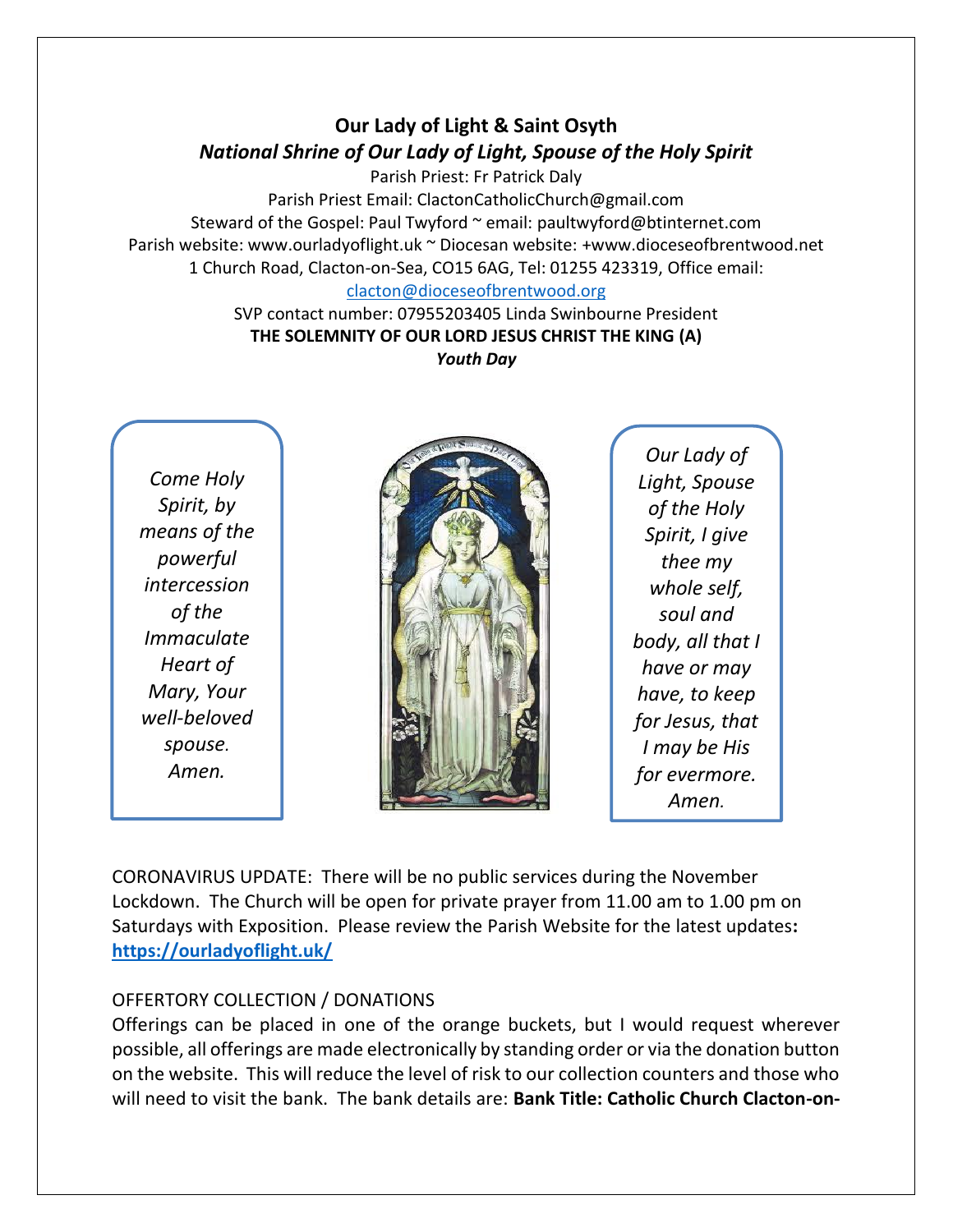**Sea, Sort Code 401322, Account Number: 41020463.** Members of the gift-aid scheme should quote their name and gift aid number in the Reference. Funds received last week: Offertory Collection £425.00 of which £395.00 was gift aided

Electronic Offerings £232.00 of which £212.00 was gift aided

Thank you for your generosity, for Gift Aiding your offerings, and for your support of the parish. Fr Patrick

NOVEMBER MONTH OF THE HOLY SOULS: The November Dead List envelopes and sheets are now available at the back of the Church. Please complete a list of the names of those deceased family members and friends you wish to be remembered during the month of November.

HEALTH & SAFETY REGULATIONS: The Diocese has established a browser-based system for the monitoring and completion of Health & Safety activities in parishes. Please may I have a volunteer from the parish with some Health & Safety experience to help me setup and maintain the new system. Please contact Fr Patrick.

CONFIRMATION PROGRAMME 2020. Any young person wishing to receive the Sacrament of Confirmation next Pentecost on 23<sup>rd</sup> May 2021, should make a request in writing to Fr Patrick. To qualify for the 2021 programme, the young person should be currently in Year 10 or above. We are proposing five Zoom sessions and one mini retreat led by the Brentwood Youth Service. **Closing date for applications is 30th November 2020.**

## CHRISTMAS SERVICES

Thursday 24th December 5.00 pm Children's Vigil Mass Thursday 24th December 10.00 pm Christmas Vigil Mass Friday 25th December 8.30 am Christmas Day Mass Friday 25th December 10.30 am Christmas Day Mass

**Places at each Christmas Mass will be by ticket only.** If you wish to attend a Christmas Mass, please complete, and return the attached application form to the Presbytery by  $11<sup>th</sup>$  December. Priority will be given to parishioners who have attended Mass on a regular basis in October 2020.

REDBOX UPDATE: Thank you for returning your full red boxes for Missio. The COVID19 pandemic is causing great suffering in the developing Church. The boxes contained a total of £703.87. Thank you to Barbara and Manual for counting and banking the money. On behalf of Missio, thank you for your great generosity.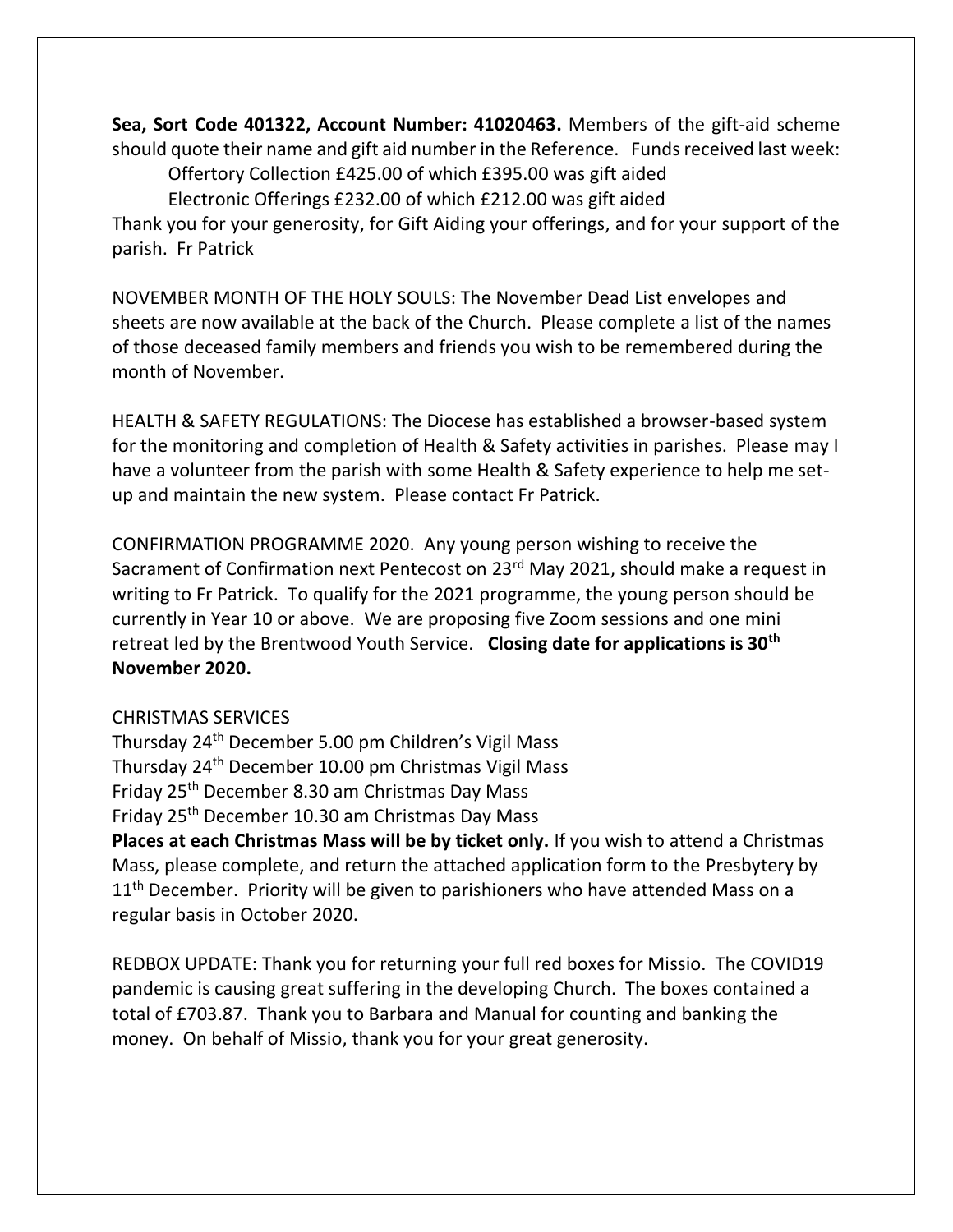BRENTWOOD CATHOLIC YOUTH SERVICE: See<http://www.nationalyouthsunday.com/> for activities celebrating National Youth Sunday.

### MATTHEW 25:14-30

In the Gospel from Matthew, we return to the theme of the shepherd separating the sheep from the goats. Jesus tells us in this Gospel that He will return at the end of time in glory to sit on His throne of glory. Jesus will sit in judgment of all. To enter heaven is to enter the life of the Holy Trinity. God the Father, God the Holy Spirit and God the Son is a community of total and utter love in one being. It is a perfect love for the other and not a self-seeking love. We are not able to enter in communion with God unless we are people of love. Heaven does not have a place for the selfish, the self-centered or meannatured person. To be in communion with God is to be in communion with a Being of total consuming love. If we cannot love, we cannot be in relationship with God. God shows us the meaning of love. He sent his only Son into the world to die on a Cross for our sins, in order that we may be reconciled to God. He, therefore, demands that we also show love to each other, in particular, those disadvantaged in society: the sick, the poor, the lonely, and the dispossessed, in our communities. For those welcomed into the kingdom of heaven, Jesus says: 'For I was hungry and you gave me food; I was thirsty and you gave me drink; I was a stranger and you made me welcome; naked and you clothed me; sick and you visited me; in prison and you came to see me'. To those denied entry to heaven, Jesus says: I tell you solemnly, in so far as you neglected to do this to one of the least of these, you neglected to do it to me'.

In the words of Saint Mother Theresa: "At the end of this life we will not be judged by how many diplomas we have received, how much money we have made, how many great things we have done. We will be judged by: 'I was hungry, and you gave me something to eat, I was naked, and you clothed me. I was homeless, and you took me in'.

| Saturday 21 <sup>st</sup> November<br>Memorial of the | 9.30 am.            | MASS: Tommy & Kitty<br>O'Brian RIP                                                |
|-------------------------------------------------------|---------------------|-----------------------------------------------------------------------------------|
| Presentation of the Blessed<br>Virgin Mary.           |                     | (Theresa Orton)                                                                   |
| Saturday 21 <sup>st</sup> November                    | 11.00 am to 1.00 pm | Church open for private<br>prayer with Exposition<br>of the Blessed<br>Sacrament. |

#### **MASSES WILL BE CELEBRATED IN PRIVATE**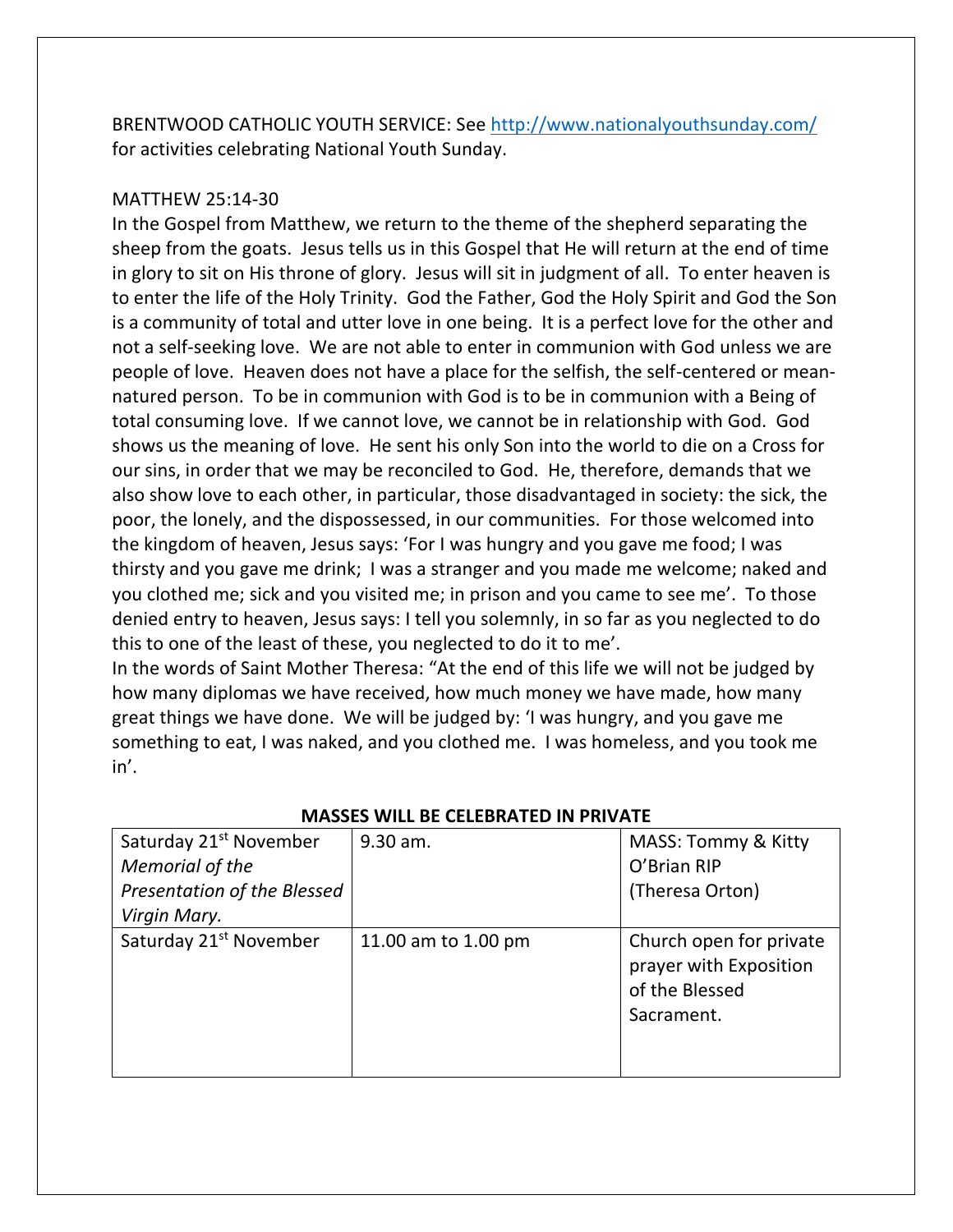| Sunday 22 <sup>nd</sup> November   | 9.30 am.            | <b>MASS: The November</b>       |
|------------------------------------|---------------------|---------------------------------|
| Solemnity of Our Lord              |                     | Dead List RIP                   |
| Jesus The King (A)                 |                     |                                 |
| (Youth Day)                        |                     |                                 |
| Monday 23rd November               | 9.30 am.            | <b>MASS: Vonnie Killen RIP</b>  |
|                                    |                     | (Harry & Tina)                  |
| Tuesday 24 <sup>th</sup> November  | 9.30 am.            | <b>MASS: Terence &amp; Tara</b> |
| Ss Andrew Dung-Lac, Pr &           |                     | <b>Headly Intentions</b>        |
| Companions, Mm                     |                     | (Tara)                          |
|                                    |                     |                                 |
| Friday 27 <sup>th</sup> November   | 9.30 am.            | <b>MASS: Terence Headly</b>     |
|                                    |                     | <b>Intentions</b>               |
|                                    |                     | (Tara)                          |
| Saturday 28 <sup>th</sup> November | 9.30 am.            | <b>MASS: Sr Carmel</b>          |
|                                    |                     | <b>Brennan Intentions</b>       |
|                                    |                     | (The Daly Family)               |
| Saturday 28 <sup>th</sup> November | 11.00 am to 1.00 pm | Church open for private         |
|                                    |                     | prayer with Exposition          |
|                                    |                     | of the Blessed                  |
|                                    |                     | Sacrament.                      |
| Sunday 28 <sup>th</sup> November   | 9.30 am.            | <b>MASS: The November</b>       |
| Solemnity of Our Lord              |                     | Dead List RIP                   |
| Jesus The King (A)                 |                     |                                 |
| (Youth Day)                        |                     |                                 |

*Our Lady of Light, Spouse of the Holy Spirit, I give thee my whole self, soul and body, all that I have or may have, to keep for Jesus, that I may be His for evermore. Our Lady of Light, Spouse of the Holy Spirit pray for us. Amen.*